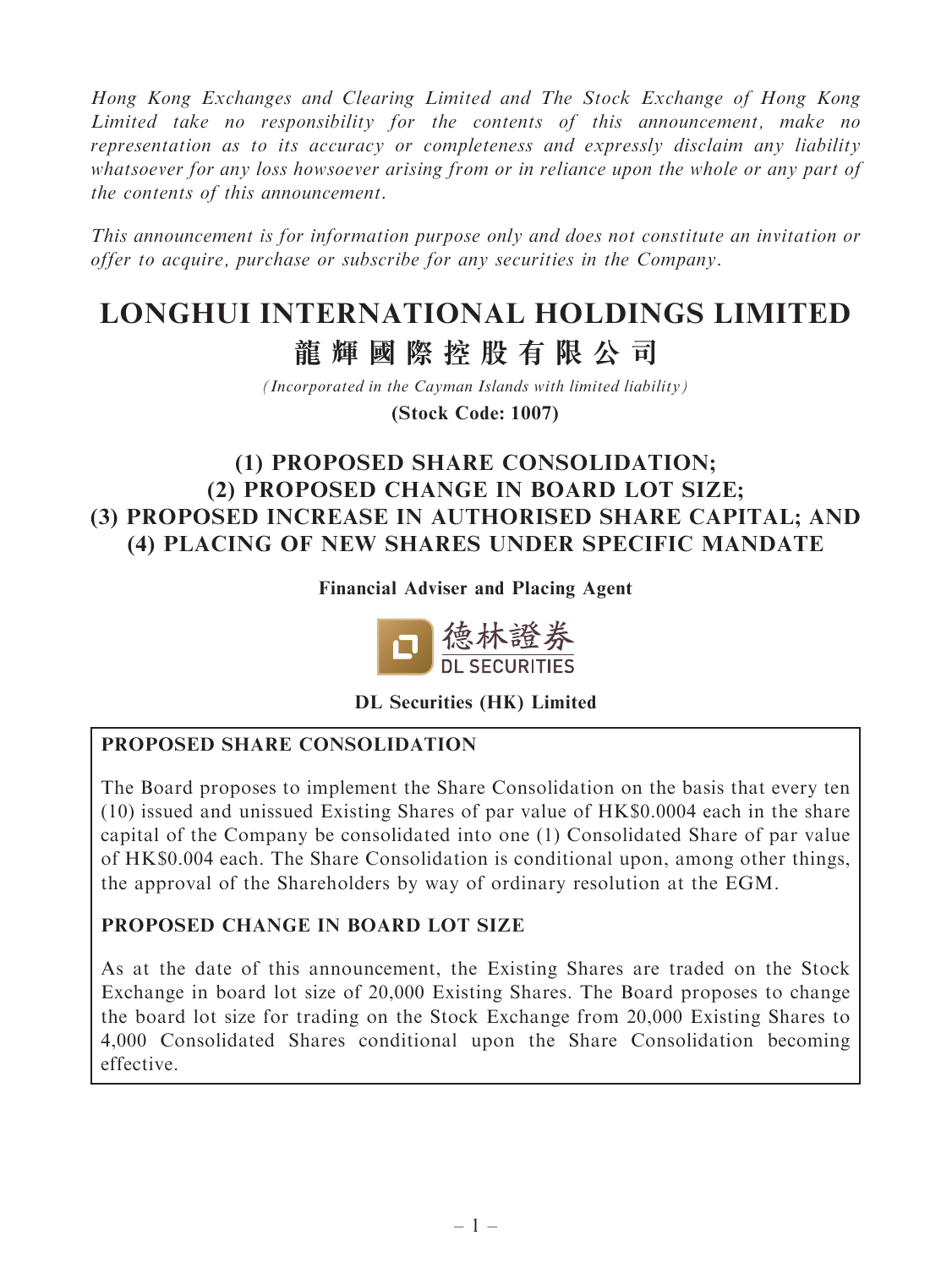### PROPOSED INCREASE IN AUTHORISED SHARE CAPITAL

The Board proposes to increase the authorised share capital of the Company from HK\$380,000 divided into 95,000,000 Consolidated Shares to HK\$2,000,000 divided into 500,000,000 Consolidated Shares by the creation of additional 405,000,000 new Consolidated Shares, all of which will rank pari passu with all Consolidated Shares when the increase in authorised share capital of the Company becomes effective.

#### PLACING OF NEW SHARES UNDER SPECIFIC MANDATE

On 20 May 2022 (after trading hours of the Stock Exchange), the Company entered into the Placing Agreement with the Placing Agent, pursuant to which the Placing Agent agrees, as agent of the Company, to procure on a best effort basis not less than six Placees who and whose ultimate beneficial owner(s) (if applicable) shall be Independent Third Parties to subscribe for up to 28,000,000 Placing Shares at the Placing Price of HK\$0.65 per Placing Share.

Assuming that there will be no change in the issued share capital of the Company between the date of this announcement and the completion of the Placing and the Share Consolidation becomes effective, the maximum of 28,000,000 Placing Shares represent (i) approximately 39.94% of the existing issued share capital of the Company as at the date of this announcement; and (ii) approximately 28.54% of the issued share capital of the Company as enlarged by the allotment and issue of 28,000,000 Placing Shares.

The gross proceeds from the Placing will be approximately HK\$18.20 million (assuming all the Placing Shares are fully placed). The net proceeds, after deduction of relevant expenses (including but not limited to placing commission, legal expenses and disbursements) of approximately HK\$0.56 million, are estimated to be approximately HK\$17.64 million, representing a net issue price of approximately HK\$0.63 per Placing Share.

The Company intends to apply the net proceeds from the Placing as to approximately HK\$15.00 million or 85.0% for the repayment of the existing indebtedness of the Group from Independent Third Parties and as to approximately HK\$2.64 million or 15.0% as general working capital of the Group, including rental payment of the Group's restaurants located in the PRC, staff costs and the Group's day-to-day operating expenses.

### GENERAL

The Placing Shares will be allotted and issued under the Specific Mandate and the Placing will be subject to the Shareholders' approval at the EGM.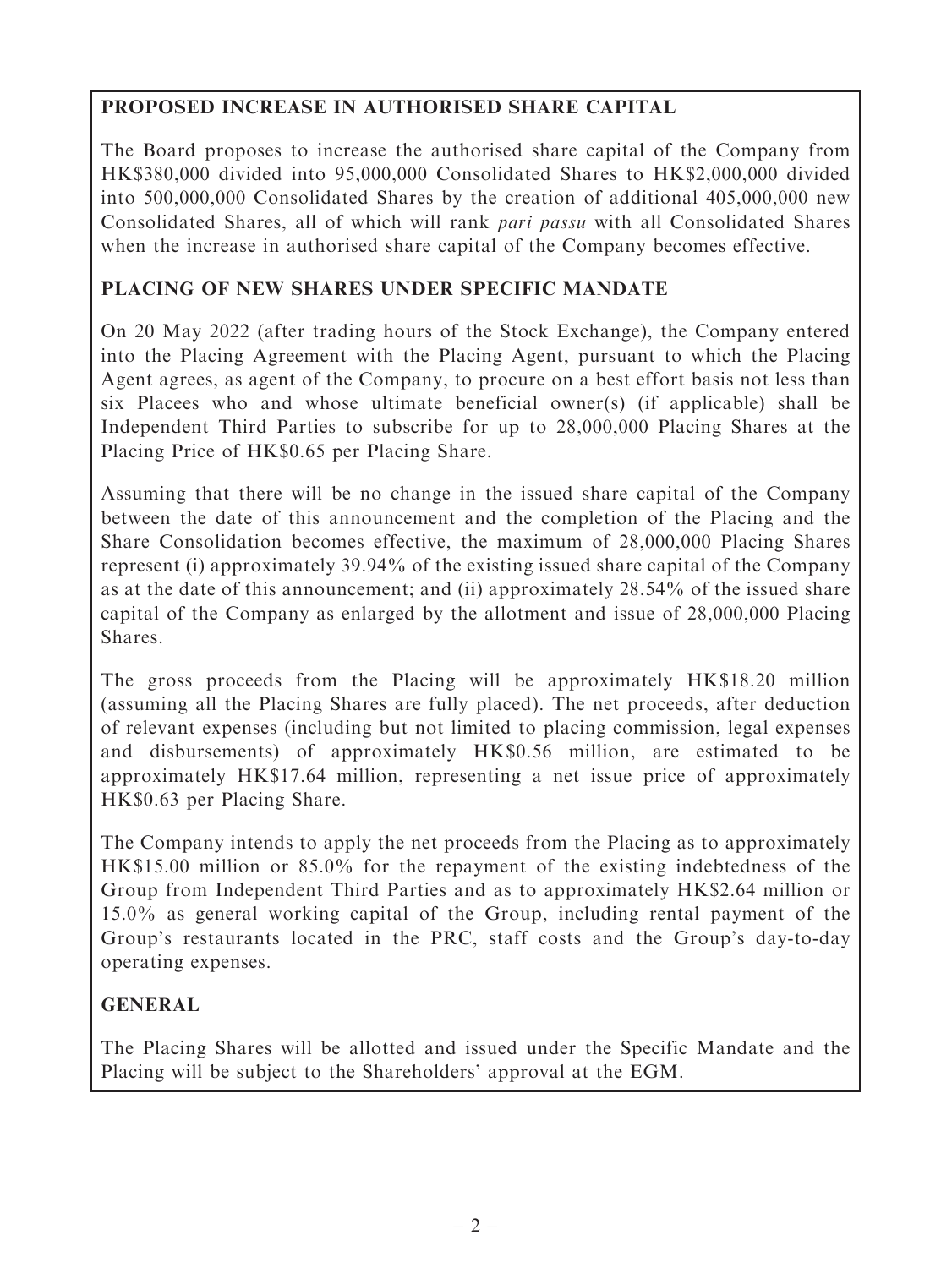A circular containing, among other things, (i) further details of the Share Consolidation; (ii) further details of the Change in Board Lot Size; (iii) further details of the Increase in Authorised Share Capital; (iv) further details of the Placing; and (v) a notice convening the EGM will be despatched to the Shareholders as soon as practicable in accordance with the Listing Rules.

The Share Consolidation, the Increase in Authorised Share Capital and the Placing are conditional upon satisfaction of their respective conditions set out in this announcement. Accordingly, the Share Consolidation, the Increase in Authorised Share Capital, the Change in Board Lot Size and the Placing may or may not proceed. Shareholders and potential investors are advised to exercise caution when dealing in the Shares.

#### PROPOSED SHARE CONSOLIDATION

The Board proposes to implement the Share Consolidation on the basis that every ten (10) issued and unissued Existing Shares of par value of HK\$0.0004 each in the share capital of the Company be consolidated into one (1) Consolidated Share of par value of HK\$0.004 each.

#### Conditions of the Share Consolidation

The Share Consolidation is conditional upon the following conditions being fulfilled:

- (i) the passing of an ordinary resolution by the Shareholders to approve the Share Consolidation at the EGM;
- (ii) the Stock Exchange granting the listing of, and permission to deal in, the Consolidated Shares upon the Share Consolidation becoming effective; and
- (iii) the compliance with all relevant procedures and requirements under the laws of the Cayman Islands (where applicable) and the Listing Rules to effect the Share Consolidation.

The Share Consolidation is expected to become effective on the second Business Day immediately following the fulfillment of the above conditions (i.e. 30 June 2022).

#### Effects of the Share Consolidation

As at the date of this announcement, the authorised share capital of the Company is HK\$380,000 divided into 950,000,000 Shares of par value of HK\$0.0004 each, of which 701,096,242 Shares have been allotted and issued as fully paid or credited as fully paid.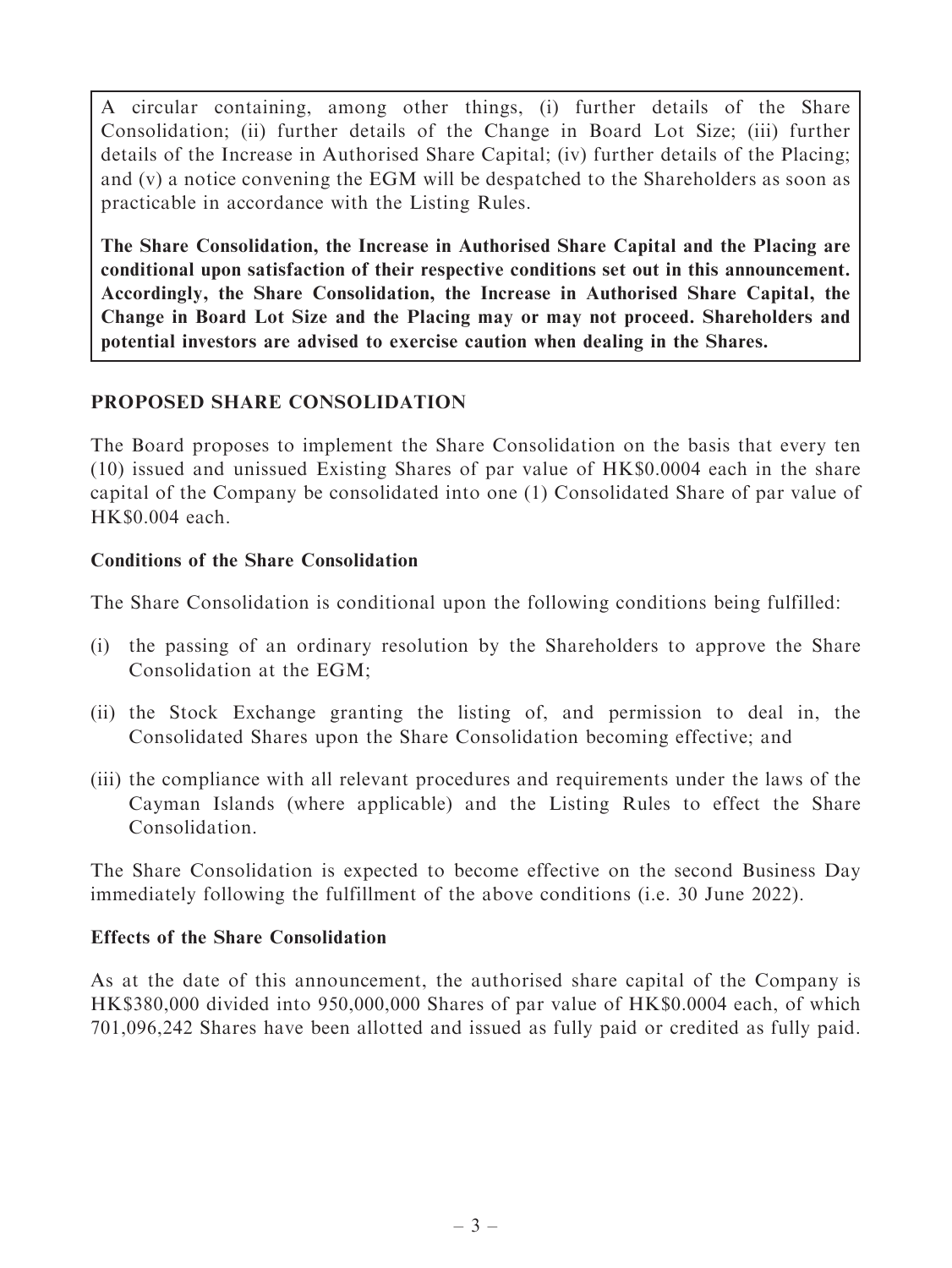Upon the Share Consolidation becoming effective and on the basis that no further Shares will be allotted and issued or repurchased prior thereto, the authorised share capital of the Company will remain at HK\$380,000 but will be divided into 95,000,000 Consolidated Shares of par value of HK\$0.004 each, of which 70,109,624 Consolidated Shares will be in issue as fully paid or credited as fully paid.

Upon the Share Consolidation becoming effective, the Consolidated Shares shall rank pari passu in all respects with each other.

Other than the expenses, including professional fees and printing charges, to be incurred in relation to the Share Consolidation, the implementation thereof will not alter the underlying assets, business operations, management or financial position of the Company or the shareholdings, proportionate interests or rights of the Shareholders, save for any fractional Consolidated Shares to which Shareholders may be entitled.

#### Listing application

An application will be made by the Company to the Stock Exchange for the listing of, and the permission to deal in, the Consolidated Shares in issue upon the Share Consolidation becoming effective and the Consolidated Shares which may be issued pursuant to the exercise of the options granted or which may be granted under the Share Option Scheme.

Subject to the granting of listing of, and permission to deal in, the Consolidated Shares on the Stock Exchange, as well as compliance with the stock admission requirements of the HKSCC, upon the Share Consolidation becoming effective, the Consolidated Shares will be accepted as eligible securities by HKSCC for deposit, clearance and settlement in CCASS with effect from the commencement date of dealings in the Consolidated Shares on the Stock Exchange or such other date as determined by HKSCC. Settlement of transactions between participants of the Stock Exchange on any trading day is required to take place in CCASS on the second settlement day thereafter. All activities under CCASS are subject to the General Rules of CCASS and CCASS Operational Procedures in effect from time to time. All necessary arrangements will be made for the Consolidated Shares to be admitted into CCASS established and operated by HKSCC.

None of the Existing Shares are listed or dealt in on any other stock exchanges other than the Stock Exchange, and at the time when the Share Consolidation becoming effective, the Consolidated Shares in issue will not be listed or dealt in on any stock exchange other than the Stock Exchange, and no such listing or permission to deal is being or is proposed to be sought.

#### Fractional entitlement to the Consolidated Shares

Fractional Consolidated Shares arising from the Share Consolidation, if any, will be disregarded and will not be issued to the Shareholders but all such fractional Consolidated Shares will be aggregated and, if possible, sold for the benefit of the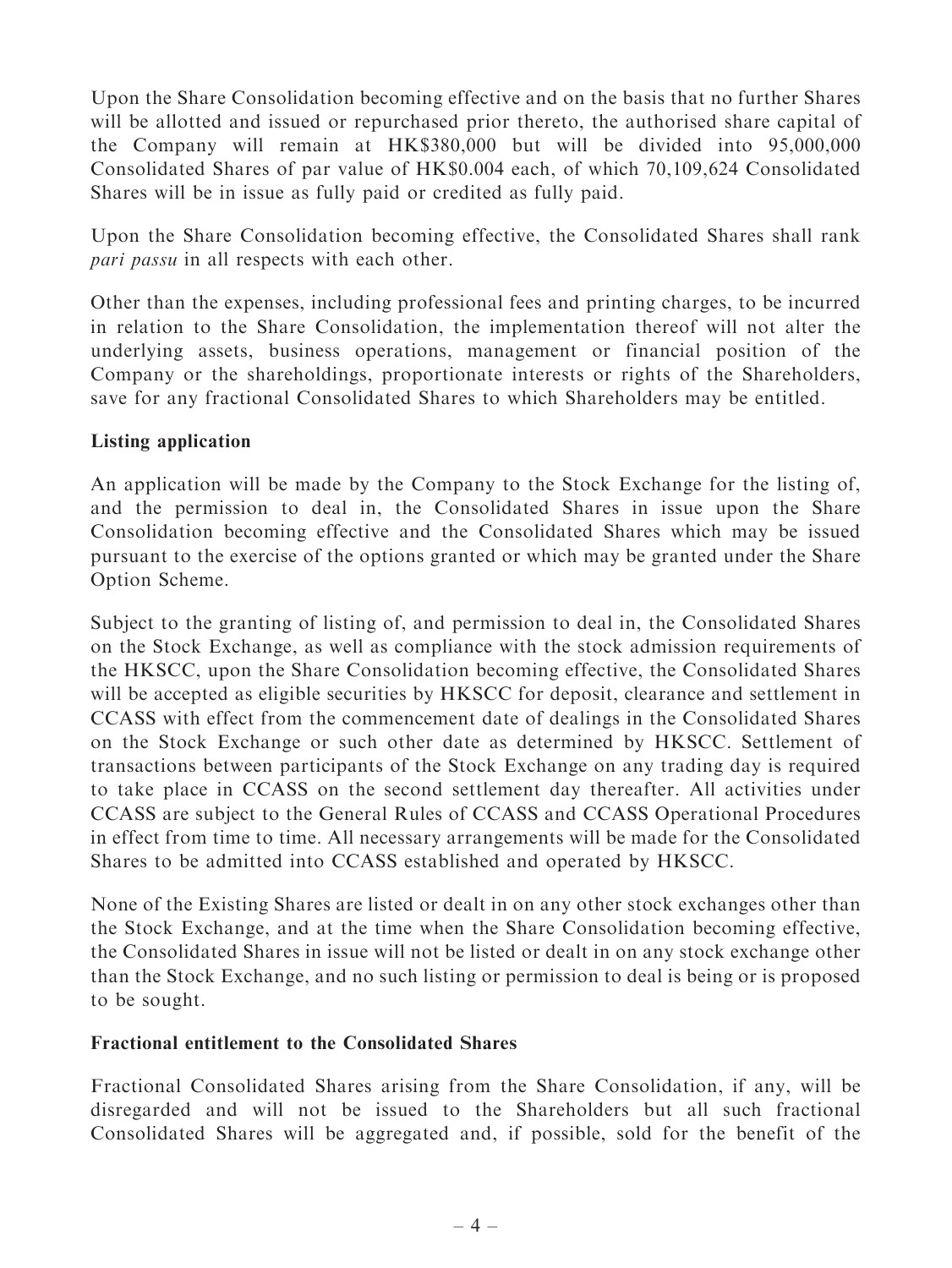Company. Fractional Consolidated Shares will only arise in respect of the entire shareholding of a holder of the Existing Shares regardless of the number of share certificates held by such holder.

#### Odd lot arrangements

In order to facilitate the trading of odd lots (if any) of the Consolidated Shares, the Company will appoint a securities firm to provide matching service, on a best effort basis, for the sale and purchase of odd lots of the Consolidated Shares arising from the Share Consolidation. Details of such arrangement will be set out in the circular in relation to, among other things, the Share Consolidation to be despatched to the Shareholders as soon as practicable.

Shareholders holding odd lots of the Consolidated Shares should note that the matching of the sale and purchase of odd lots of the Consolidated Shares is not guaranteed. Shareholders who are in any doubt about the odd lots matching arrangement are recommended to consult their own professional advisers. Details of the matching service will be set out in the circular to be despatched to the Shareholders.

#### Exchange of share certificates

Should the Share Consolidation become effective, Shareholders may, during the period from 30 June 2022 to 8 August 2022 (both days inclusive), submit existing share certificates in yellow colour for the Existing Shares to the Company's branch share registrar and transfer office in Hong Kong, Computershare Hong Kong Investor Services Limited at Shops 1712–1716, 17/F, Hopewell Centre, 183 Queen's Road East, Wan Chai, Hong Kong for exchange, at the expense of the Company, for new share certificates in green colour for Consolidated Shares.

It is expected that the new share certificates for the Consolidated Shares will be available for collection within 10 business days after the submission of the existing share certificates to the branch share registrar and transfer office of the Company for exchange.

Thereafter, share certificates for Existing Shares will be accepted for exchange only on payment of a fee of HK\$2.50 (or such other amount as may from time to time be allowed by the Stock Exchange) by the Shareholders for each share certificate for the Consolidated Shares issued or each share certificate for the Existing Shares submitted for cancellation, whichever the number of share certificates involved is higher.

Subject to and upon the Share Consolidation becoming effective, after close of business on Thursday, 4 August 2022, trading will only be in Consolidated Shares which share certificates will be issued in green colour. Existing share certificates in yellow colour for the Existing Shares will cease to be good for delivery but will continue to be good evidence of legal title and may be exchanged for share certificates for the Consolidated Shares at any time at the expense of the Shareholders.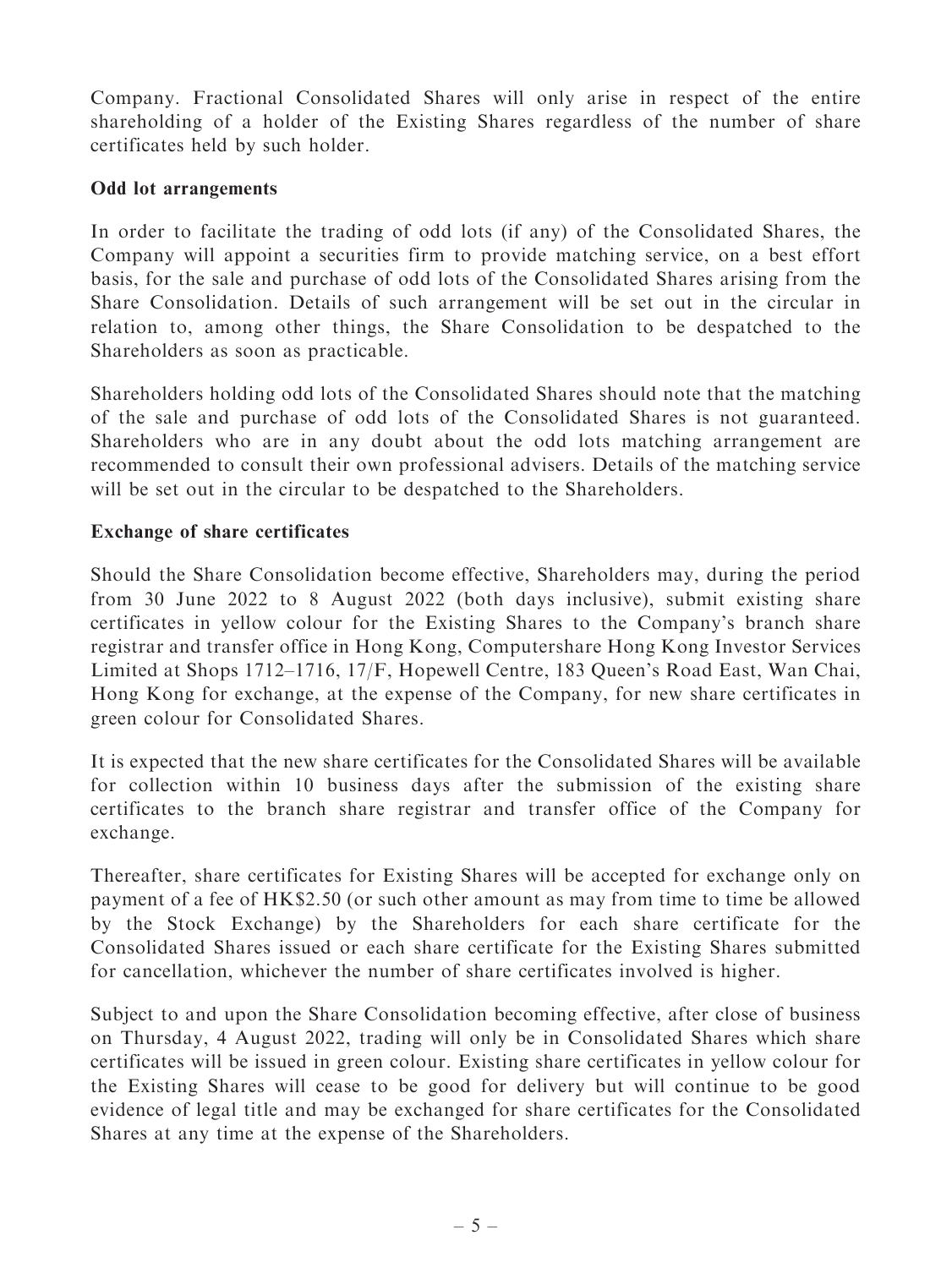#### ADJUSTMENTS IN RELATION TO OTHER SECURITIES OF THE COMPANY

As at the date of this announcement, the Company has outstanding convertible bonds in the principal amount of HK\$4,414,937.71 entitling holders thereof to convert for a total of 2,522,821 Existing Shares at the conversion price of HK\$1.75 per Existing Share. Under the relevant terms and conditions thereof, the Share Consolidation may lead to adjustments to the exercise price and the number of shares falling to be issued upon exercise of the conversion rights attached to the outstanding convertible bonds pursuant to the terms thereof.

The Company will make further announcement(s) on such adjustment(s) as and when appropriate.

Save as disclosed above, the Company does not have any other derivatives, options, warrants, other securities or conversion rights or other similar rights which are convertible or exchangeable into, any Existing Shares or Consolidated Shares, as at the date of this announcement.

#### PROPOSED CHANGE IN BOARD LOT SIZE

As at the date of this announcement, the Existing Shares are traded on the Stock Exchange in the board lot size of 20,000 Existing Shares. The Board proposes to change the board lot size for trading on the Stock Exchange from 20,000 Existing Shares to 4,000 Consolidated Shares per board lot, conditional upon the Share Consolidation becoming effective.

Based on the closing price of HK\$0.071 per Existing Share (equivalent to the theoretical closing price of HK\$0.71 per Consolidated Share) as at the date of this announcement, (i) the value of each existing board lot of Existing Shares is HK\$1,420; (ii) the value of each board lot of 20,000 Consolidated Shares would be HK\$14,200 on the assumption that the Share Consolidation becomes effective; and (iii) the value of each board lot of 4,000 Consolidated Shares would be HK\$2,840 on the assumption that the Change in Board Lot Size has also become effective.

The Change in Board Lot Size will not result in any change in relative rights of the Shareholders.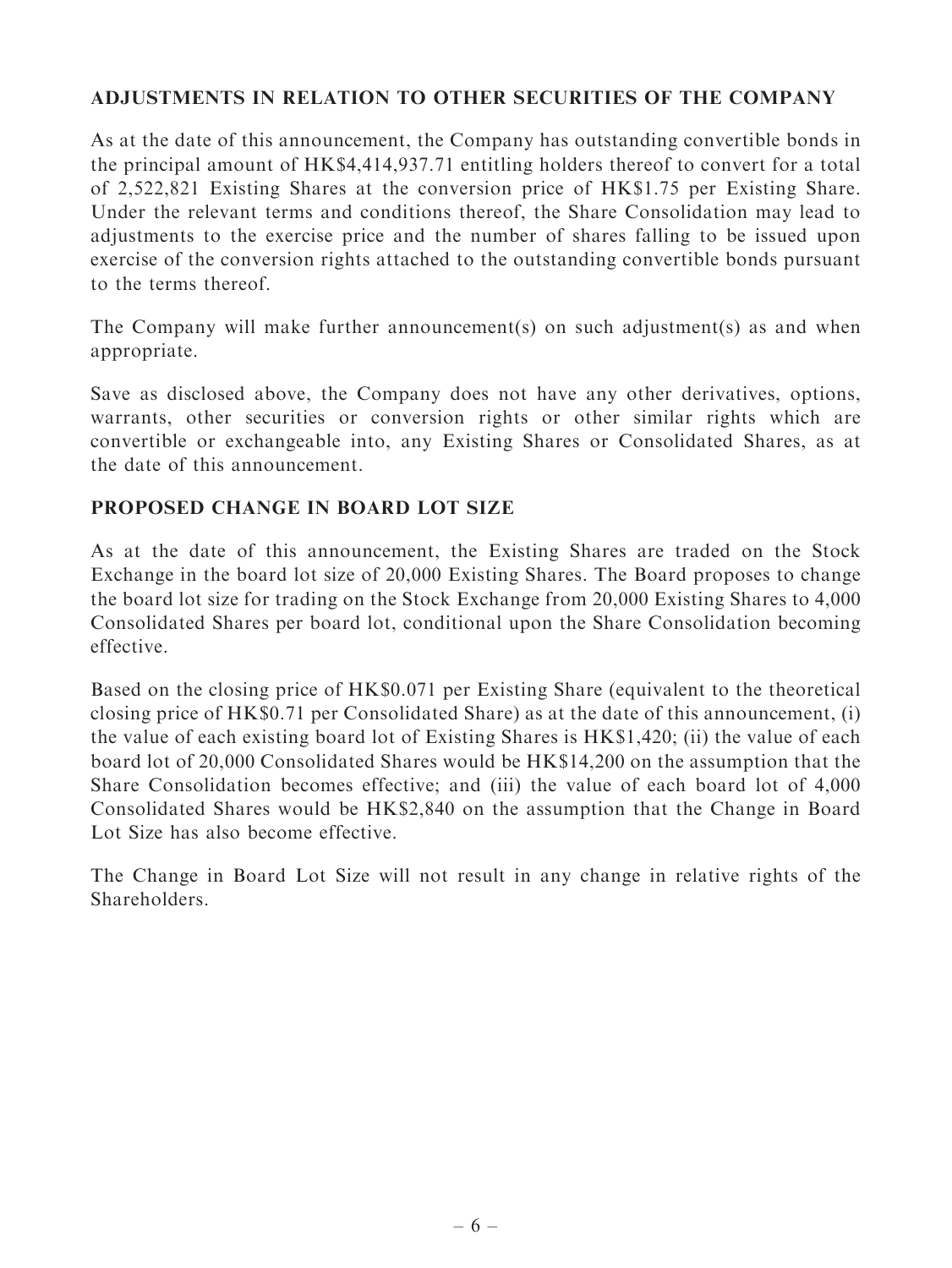#### REASONS FOR THE PROPOSED SHARE CONSOLIDATION AND THE CHANGE IN BOARD LOT

According to Rule 13.64 of the Listing Rules, where the market price of the securities of an issuer approaches the extremities of HK\$0.01 or HK\$9,995.00, the Stock Exchange reserves the right to require the issuer either to change the trading method or to proceed with a consolidation or splitting of its securities. The "Guide on Trading Arrangements" for Selected Types of Corporate Actions'' issued by the Hong Kong Exchanges and Clearing Limited on 28 November 2008 and updated on 1 October 2020 has further stated that (i) market price of the shares at a level less than HK\$0.10 each will be considered as trading at extremity as referred to under Rule 13.64 of the Listing Rules; and (ii) taking into account the minimum transaction costs for a securities trade, the expected board lot value should be greater than HK\$2,000. As at the date of this announcement, the closing price of the Existing Shares was HK\$0.071, with a board lot size of 20,000, and the existing board lot value was only HK\$1,420, which was less than HK\$2,000.

The Existing Shares has been trading below HK\$0.10 since March 2022. The Board considers that the proposed Share Consolidation and Change in Board Lot Size, resulting in a theoretical price HK\$0.71 per Consolidated Share and HK\$2,840 per board lot of 4,000 Consolidated Shares (based on the closing price of HK\$0.071 per Existing Share as at the date of this announcement), would enable the Company to comply with the trading requirements under the Listing Rules. The proposed Share Consolidation will increase the nominal value of the Shares and will reduce the total number of Shares currently in issue. As such, it is expected that the Share Consolidation will bring about a corresponding upward adjustment in the trading price of the Shares.

In view of the above reasons, the Board considers that the Share Consolidation and the Change in Board Lot Size are justifiable. Accordingly, the Board is of the view that the Share Consolidation and the Change in Board Lot Size are beneficial to and in the interests of the Company and the Shareholders as a whole.

As at the date of this announcement, the Company has no intention to carry out other corporate actions in the next 12 months which may have an effect of undermining or negating the intended purpose of the Share Consolidation.

#### PROPOSED INCREASE IN AUTHORISED SHARE CAPITAL

As at the date of this announcement, the existing authorised share capital of the Company is HK\$380,000 divided into 950,000,000 Existing Shares of HK\$0.0004 each, of which 701,096,242 Existing Shares have been allotted and issued as fully paid or credited as fully paid.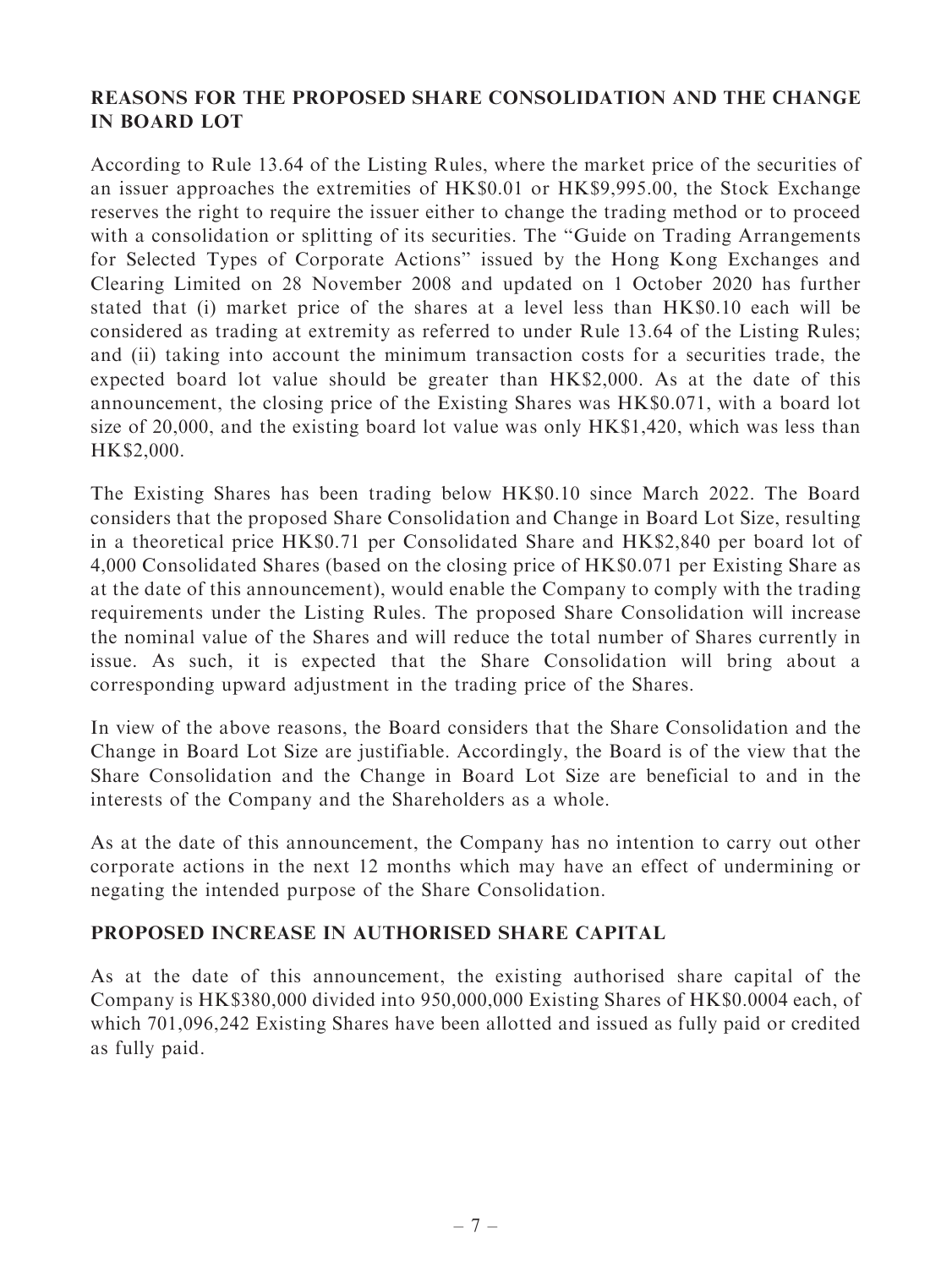Immediately upon the Share Consolidation becoming effective and assuming there will be no change in the number of issued Shares from the date of this announcement up to the effective date of the Share Consolidation, the authorised share capital of the Company will become HK\$380,000 divided into 95,000,000 Consolidated Shares of HK\$0.004 each, of which 70,109,624 Consolidated Shares of HK\$0.004 each will be in issue.

In order to facilitate the Placing, as well as to accommodate future expansion and growth of the Group and to provide the Company with greater flexibility to raise funds by allotting and issuing new Shares in the future as and when necessary, subject to the Share Consolidation having become effective, the Board proposes to increase the authorised share capital of the Company from HK\$380,000 divided into 95,000,000 Consolidated Shares to HK\$2,000,000 divided into 500,000,000 Consolidated Shares by the creation of an additional 405,000,000 new Consolidated Shares. The Board is of the view that the Increase in Authorised Share Capital will provide flexibility to the Company for future fundraising and expansion in the share capital of the Company, and is therefore in the interests of the Company and the Shareholders as a whole.

The proposed Increase in Authorised Share Capital is subject to (i) the approval of the Shareholders by way of an ordinary resolution at the EGM; and (ii) the Share Consolidation having become effective.

#### PLACING OF NEW SHARES UNDER SPECIFIC MANDATE

On 20 May 2022 (after trading hours of the Stock Exchange), the Company entered into the Placing Agreement with the Placing Agent, pursuant to which the Placing Agent agrees, as agent of the Company, to procure on a best effort basis not less than six Placees who and whose ultimate beneficial owner(s) (if applicable) shall be Independent Third Parties to subscribe for up to 28,000,000 Placing Shares at the Placing Price of HK\$0.65 per Placing Share. Details of the Placing Agreement are set out below:

#### The Placing Agreement

| Date:    | 20 May 2022 (after trading hours)                   |
|----------|-----------------------------------------------------|
| Parties: | (i) the Company (as issuer); and                    |
|          | (ii) DL Securities (HK) Limited (as placing agent). |

To the best of the Directors' knowledge, information and belief having made all reasonable enquiries, the Placing Agent and its ultimate beneficial owner(s) are Independent Third Parties.

Pursuant to the terms of the Placing Agreement, the Placing Agent will receive a placing commission of HK\$200,000 or 1% of the aggregate Placing Price for the Placing Shares actually placed by the Placing Agent, whichever is higher. The placing commission was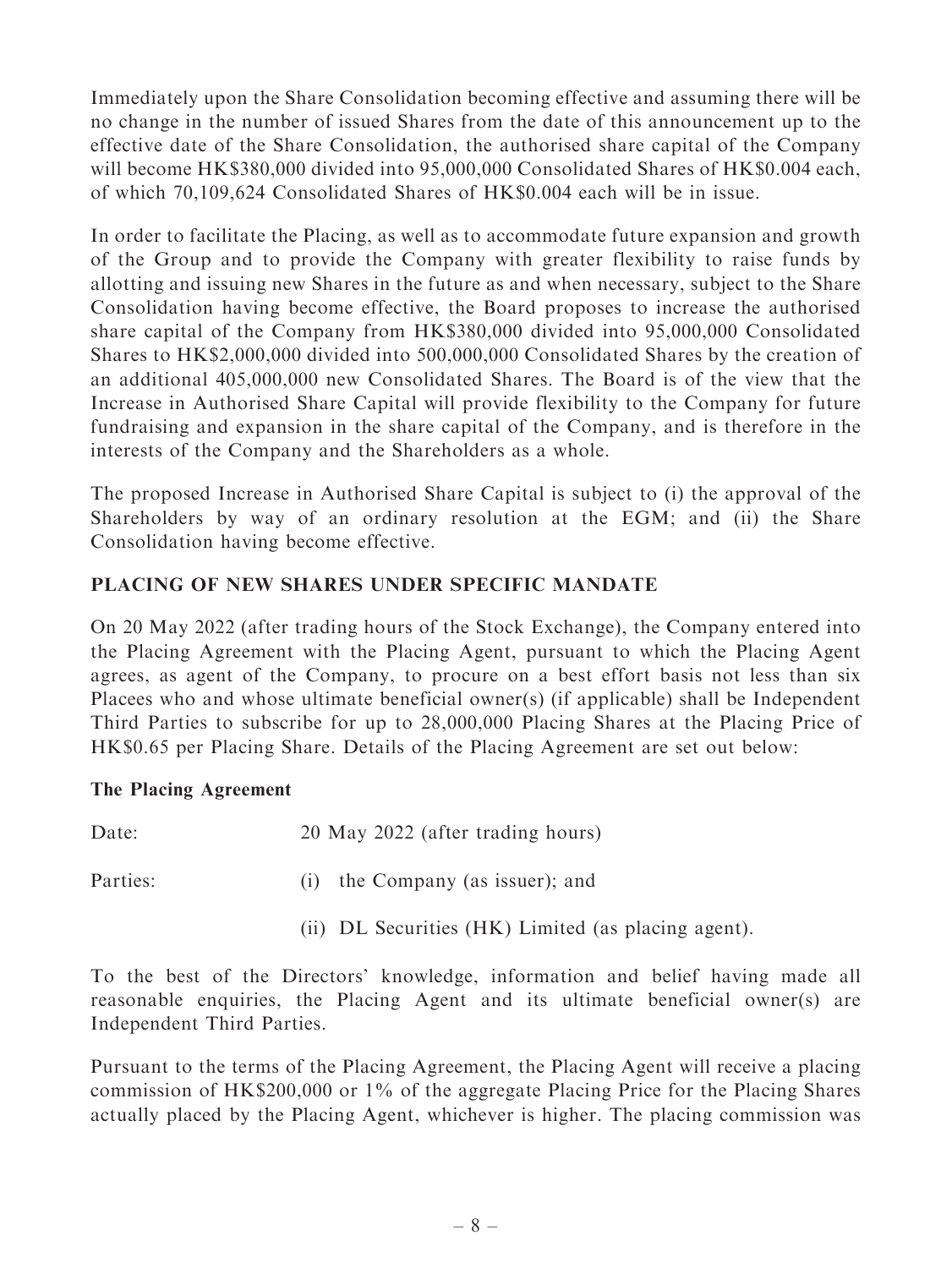negotiated on arm's length basis between the Company and the Placing Agent and was determined with reference to, among other things, the prevailing commission rate charged by other placing agents and the price performance of the Shares.

The terms of the Placing Agreement were arrived at after arm's length negotiations between the Company and the Placing Agent under normal commercial terms and with reference to the prevailing market conditions The Directors consider that the terms of the Placing, including the placing commission, are fair and reasonable based on the current market conditions and the Placing is in the interests of the Company and the Shareholders as a whole.

#### Placees

The Placing Shares will be placed to not less than six Placees who shall be professional, institutional or other investors independent of and not connected with the Company, the connected persons of the Company and their respective associates, and who and whose ultimate beneficial owner(s) (if applicable) are Independent Third Parties. Upon Completion, it is expected that none of the Placees will become a substantial Shareholder. Pursuant to the Placing Agreement, the Placing Agent will use its reasonable endeavours to ensure that none of the Placees to be procured by the Placing Agent or any of their respective associates will, immediately upon Completion, become a substantial Shareholder (within the meaning of the Listing Rules) of the Company.

#### Placing Shares

Assuming that there will be no change in the issued share capital of the Company between the date of this announcement and the completion of the Placing and the Share Consolidation becomes effective, the maximum of 28,000,000 Placing Shares represent (i) approximately 39.94% of the existing issued share capital of the Company as at the date of this announcement; and (ii) approximately 28.54% of the issued share capital of the Company as enlarged by the allotment and issue of 28,000,000 Placing Shares.

The aggregate nominal value of the maximum of 28,000,000 Placing Shares is HK\$112,000.

#### Placing Price

The Placing Price of HK\$0.65 per Placing Share represents:

(i) a discount of approximately 8.45% to the theoretical closing price of HK\$0.71 per Consolidated Share (after taking into account the effect of the Share Consolidation) as quoted on the Stock Exchange on 20 May 2022, being the date of the Placing Agreement;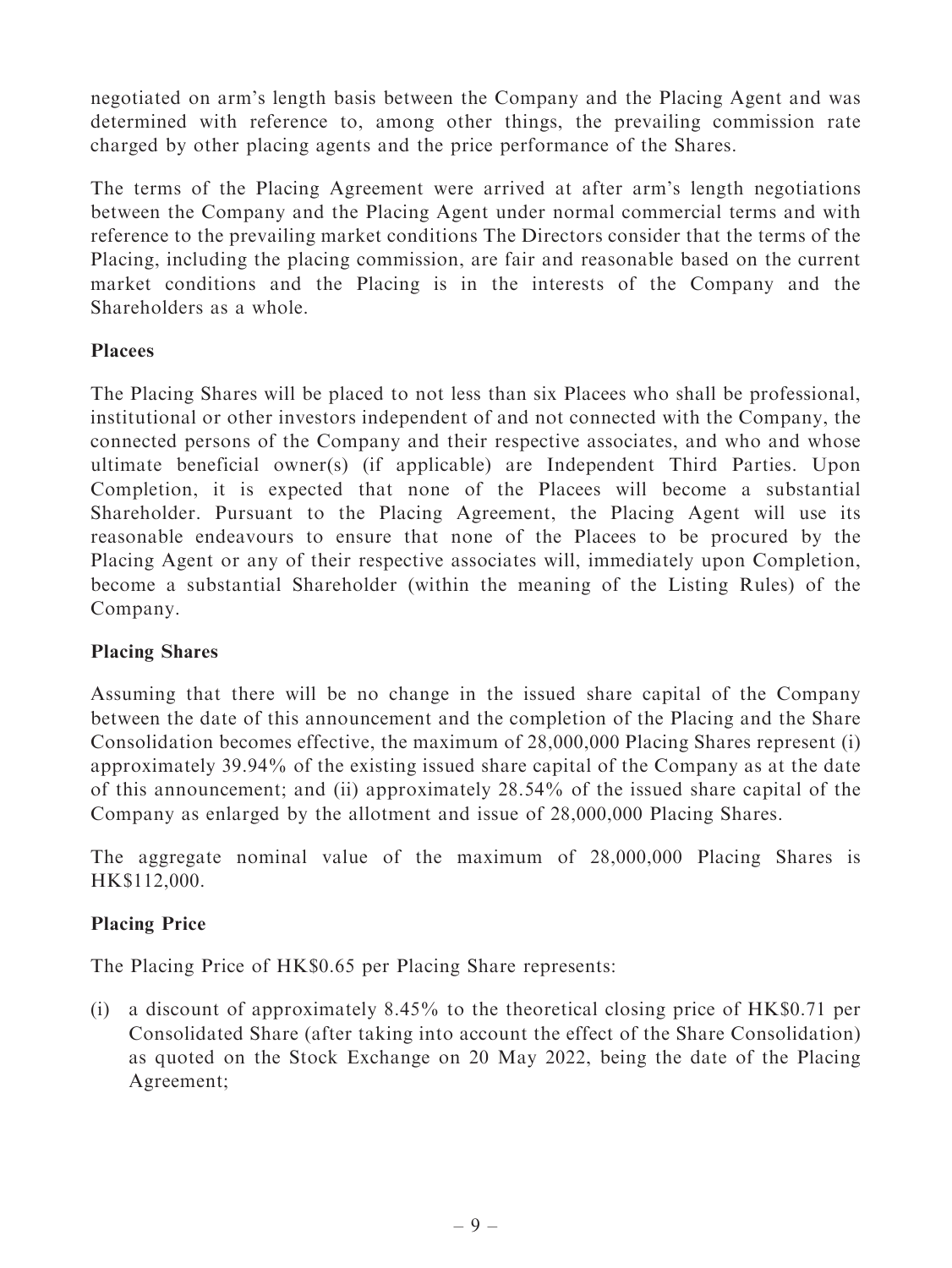- (ii) a discount of approximately 10.96% to the average theoretical closing price of approximately HK\$0.73 per Consolidated Share (after taking into account the effect of the Share Consolidation) as quoted on the Stock Exchange for the last five consecutive trading days immediately prior to the date of the Placing Agreement;
- (iii) a discount of approximately 9.72% to the average theoretical closing price of approximately HK\$0.72 per Consolidated Share (after taking into account the effect of the Share Consolidation) as quoted on the Stock Exchange for the last ten consecutive trading days immediately prior to the date of the Placing Agreement;
- (iv) a theoretical dilution effect of approximately 2.74% represented by the theoretical diluted price of approximately HK\$0.71 per Consolidated Share to the benchmarked price of HK\$0.73 per Consolidated Share (as defined under Rule 7.27B of the Listing Rules, taking into account the higher of the closing price of HK\$0.71 per Consolidated Share on the date of the Placing Agreement and the average closing price of the Existing Shares as quoted on the Stock Exchange for the five consecutive trading days prior to the date of the Placing Agreement of HK\$0.73 per Existing Share and adjusted for the effect of the Share Consolidation); and
- (v) a premium of approximately HK\$3.00 to the net liabilities of the Company of approximately HK\$2.35 per Consolidated Share (after taking into account the effect of the Share Consolidation) based on the audited net liabilities attributable to owners of the Company of approximately RMB137,044,000 (equivalent to approximately HK\$164,452,800) as at 31 December 2021 and 70,109,624 Consolidated Shares assuming the Share Consolidation has become effective.

The Placing Price was arrived at after arm's length negotiations between the Company and the Placing Agent with reference to the prevailing market price and the recent trading performance of the Shares. The Directors consider that the Placing Price and the terms of the Placing Agreement are fair and reasonable and are in the interests of the Company and the Shareholders as a whole.

#### Ranking of the Placing Shares

The Placing Shares, when allotted and issued, will rank *pari passu* in all respects among themselves and with the Consolidated Shares in issue on the date of allotment and issue of the Placing Shares.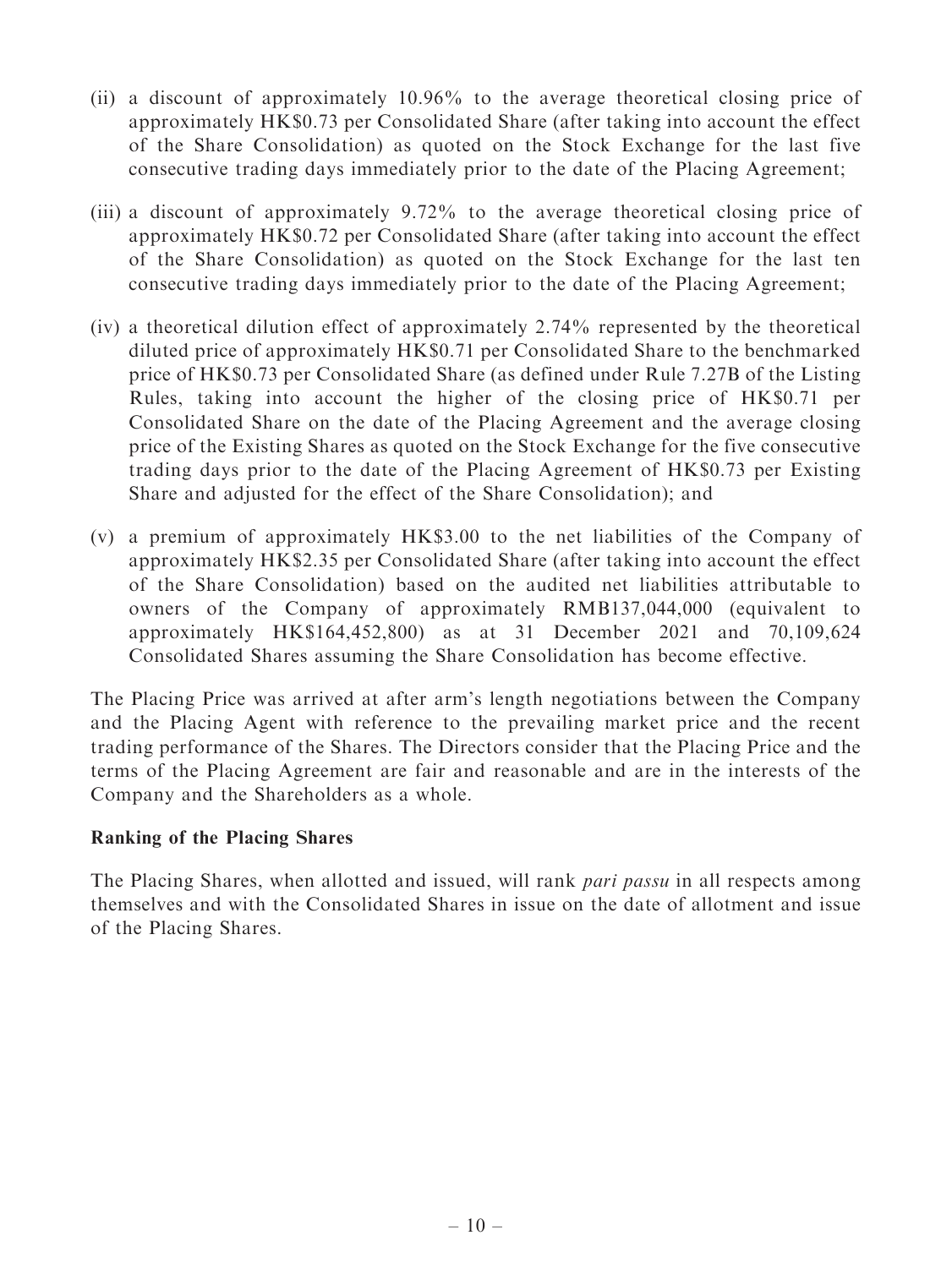#### **Conditions**

The Placing is conditional upon the fulfilment of the following conditions:

- (i) the passing of necessary resolution(s) by the Shareholders of the Company who are allowed to vote under the Listing Rules of the relevant resolution(s) to approve (i) the Share Consolidation; (ii) the Increase in Authorised Share Capital; and (iii) the Placing Agreement and the transactions contemplated thereunder, including the grant of the Specific Mandate at the EGM;
- (ii) the Share Consolidation becoming effective;
- (iii) the Increase in Authorised Share Capital becoming effective;
- (iv) the Listing Committee of the Stock Exchange granting or agreeing to grant listing of, and permission to deal in, the Placing Shares;
- (v) the Shares remaining listed on the Stock Exchange, and that the listing status of the Shares not being subject to or threatened with any revocation, suspension, withdrawal or cancellation at any time prior to the Completion Date;
- (vi) the Placing Agreement not being terminated in accordance with the terms thereunder including the provisions regarding force majeure event; and
- (vii) all necessary consents and approvals to be obtained on the each of the Company and the Placing Agent in respect of the Placing Agreement and the transactions contemplated thereunder having been obtained,

on or before 31 August 2022 (or such later date as the parties to the Placing Agreement may agree) (the ''Long Stop Date'').

The Company shall use its best endeavours to procure the satisfaction of the conditions set out in (i) to (vii) above and the Placing Agent shall use its best endeavours to procure the satisfaction of the condition set out in (vii) above. If the above conditions are not satisfied on or before the Long Stop Date, all obligations of the Placing Agent and of the Company under the Placing Agreement shall cease and determine and neither the Placing Agent nor the Company shall have any claim against the other in relation to the Placing Agreement (save in respect of (i) any antecedent breach of any obligation under the Placing Agreement; and (ii) any liabilities in respect of the representations and warranties made by the Company, indemnity, reimbursements and undertakings by the Placing Agent).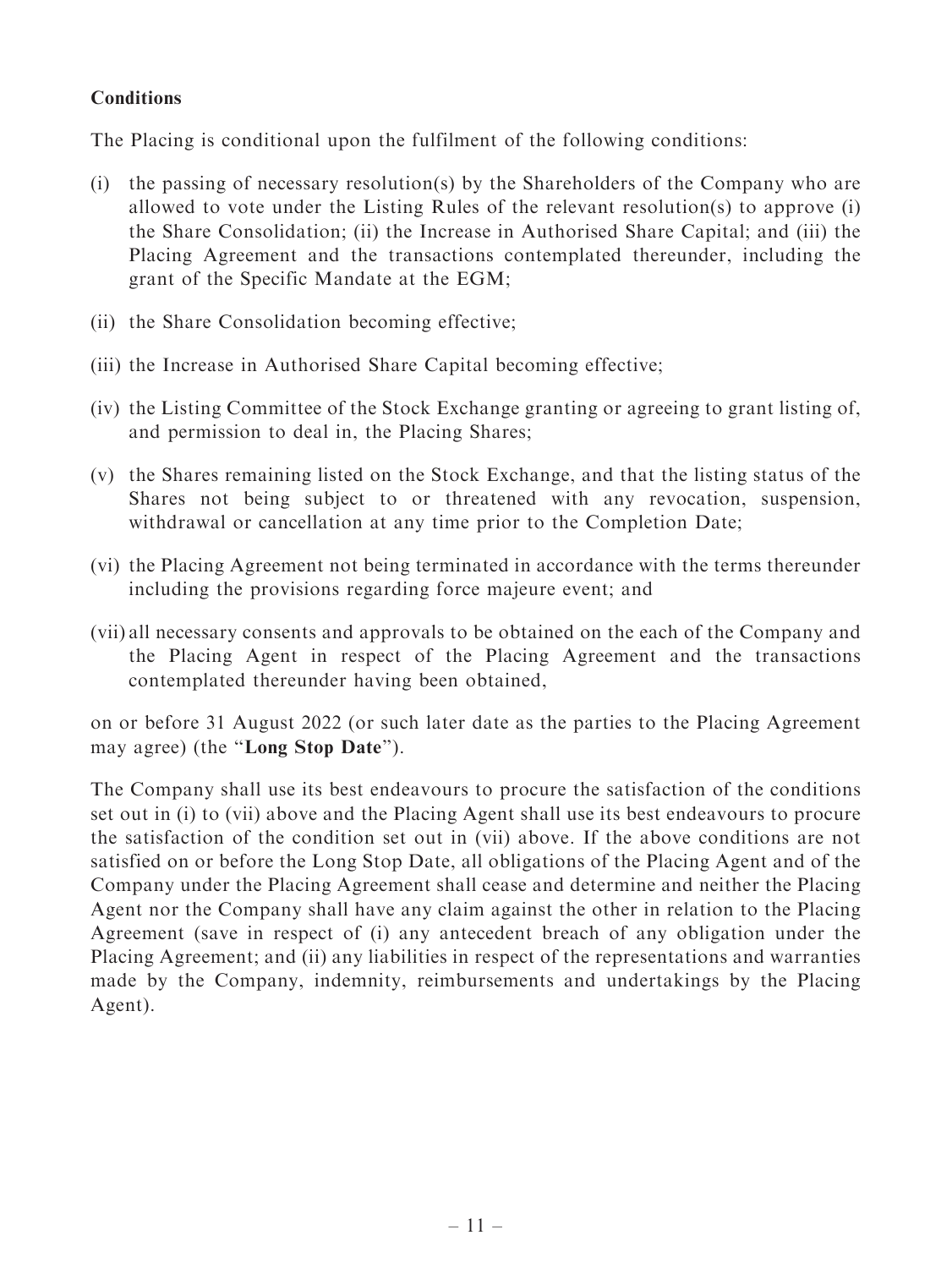#### Completion

Completion shall take place on the Completion Date, being the fifth Business Days after the day on which all the conditions set out in the Placing Agreement have been fulfilled (or such other date as may be agreed between the parties to the Placing Agreement in writing).

#### Application for listing

An application will be made by the Company to the Listing Committee of the Stock Exchange for the listing of, and permission to deal in, the Placing Shares.

#### Specific Mandate to issue the Placing Shares

The Placing Shares will be issued under the Specific Mandate to be sought and approved by the Shareholders at the EGM.

#### Force Majeure

The Placing Agent may, in its reasonable opinion, after consultation with the Company, terminate the Placing Agreement by notice in writing to the Company at any time up to 9: 00 a.m. on the Completion Date if:

- (i) there is any change in national, international, financial, exchange control, political, economic conditions in Hong Kong which in the reasonable opinion of the Placing Agent would be materially adverse in the consummation of the Placing; or
- (ii) there is any breach of the warranties, representations and undertakings given by the Company in the Placing Agreement and such breach is considered by the Placing Agent on reasonable grounds to be material in the context of the Placing; or
- (iii) there is any material change (whether or not forming part of a series of changes) in market conditions which in the reasonable opinion of the Placing Agent would materially and prejudicially affect the Placing or makes it inadvisable or inexpedient for the Placing to proceed; or
- (iv) any statement contained in this announcement and the circular of the Company in relation to, among others, the Placing Agreement and the EGM has become or been discovered to be untrue, incorrect or misleading in any material respect which in the opinion of the Placing Agent would be materially adverse in the consummation of the Placing; or
- (v) there is any suspension of dealings in the Shares on the Stock Exchange for more than five consecutive Business Days (other than as a result of or in connection with the Placing); or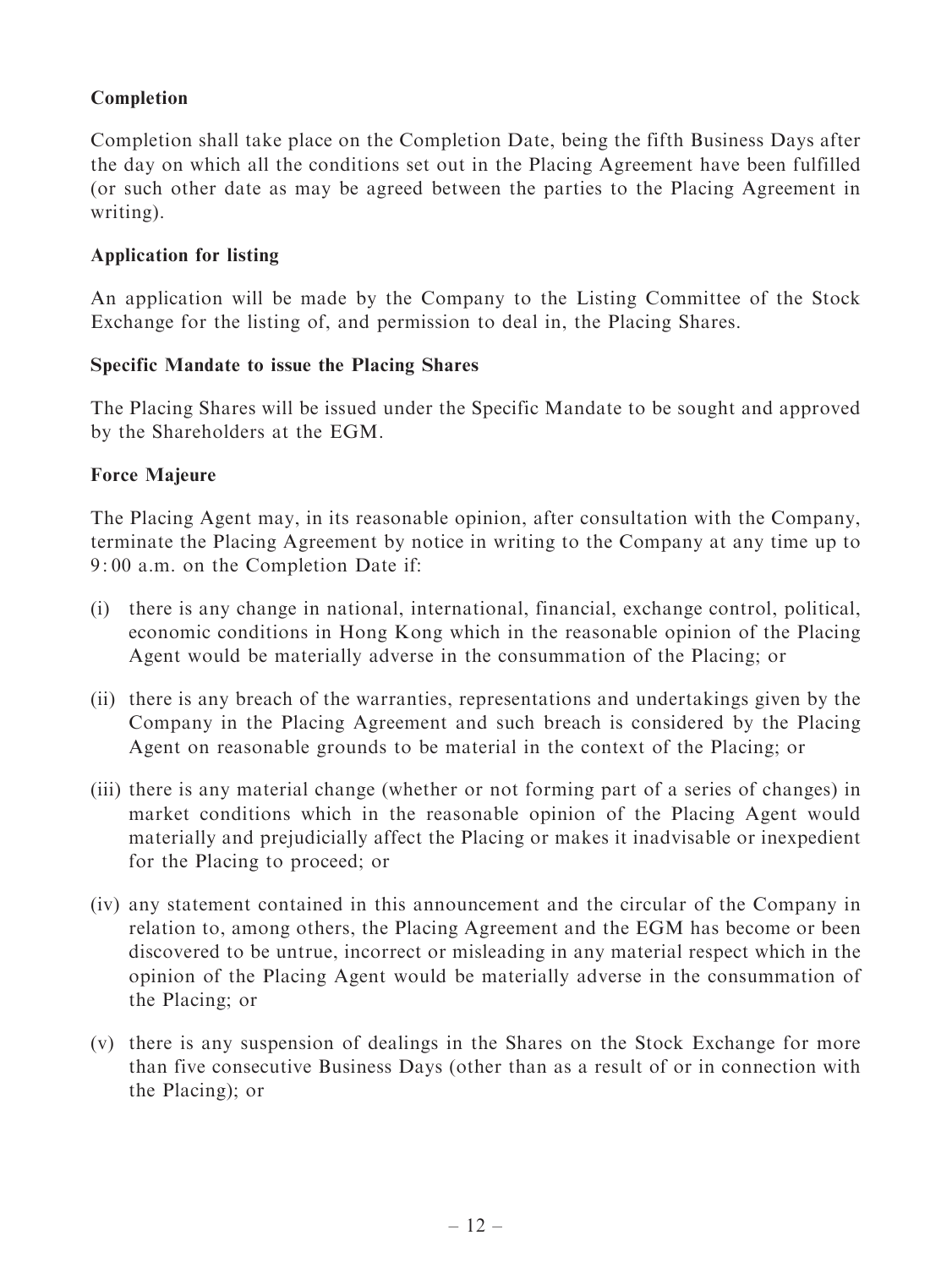(vi) any event of force majeure (being an event beyond the control of the parties to the Placing Agreement and which is unforeseeable or unavoidable), including but without limiting the generality thereof, any act of God, war, riot, public disorder, civil commotion, fire, flood, explosion, epidemic, terrorism, strike or lock-out, occurs which prevents the performance of the contractual obligations of the parties to the Placing Agreement.

Upon termination of the Placing Agreement as described above, all liabilities of the parties to the Placing Agreement shall cease and determine and no party thereto shall have any claim against the other party in respect of any matter or thing arising out of or in connection with the Placing Agreement save in respect of (i) any antecedent breach of any obligation under the Placing Agreement; and (ii) any liabilities in respect of the representations and warranties made by the Company under the Placing Agreement, reimbursements of out-of-pocket expenses of the Placing Agent and liabilities arises from any breach of undertakings by the Placing Agent.

The Directors are not aware of the occurrence of any of the above events as at the date of this announcement.

#### CHANGES IN SHAREHOLDING STRUCTURE

| <b>Shareholders</b>                                             | As at the date of<br>this announcement<br>Number of |                           | Immediately<br>upon the Share Consolidation<br>becomes effective |                           | Immediately upon<br>completion of the Placing |                           |
|-----------------------------------------------------------------|-----------------------------------------------------|---------------------------|------------------------------------------------------------------|---------------------------|-----------------------------------------------|---------------------------|
|                                                                 | Existing<br><i>Shares</i>                           | Approximate<br>Percentage | Number of<br>issued Shares                                       | Approximate<br>Percentage | Number of<br><i>issued Shares</i>             | Approximate<br>Percentage |
| Substantial Shareholder<br>Shui Chak Group Limited (Note 1)     | 452,564,624                                         | $64.55\%$                 | 45,256,462                                                       | $64.55\%$                 | 45,256,462                                    | $46.13\%$                 |
| Directors<br>Mr. So Kam Chuen<br>Mr. Yuan Mingjie               | 8,609,331<br>6,833,600                              | $1.23\%$<br>$0.97\%$      | 860,933<br>683,360                                               | $1.23\%$<br>$0.97\%$      | 860,933<br>683,360                            | $0.88\%$<br>$0.70\%$      |
| <i>Public Shareholders</i><br>The Placees<br>Other Shareholders | 233,088,687                                         | 33.25%                    | 23,308,869                                                       | 33.25%                    | 28,000,000<br>23,308,869                      | 28.54%<br>23.76%          |
| Total:                                                          | 701,096,242                                         | $100.00\%$                | 70,109,624                                                       | $100.00\%$                | 98,109,624                                    | 100.00%                   |

The changes in the shareholding structure of the Company as a result of the Placing are as follows:

 $Note:$ 

(1) Shui Chak Group Limited is wholly and beneficially owned by Mr. Hung Shui Chak, the chairman and an executive Director of the Company.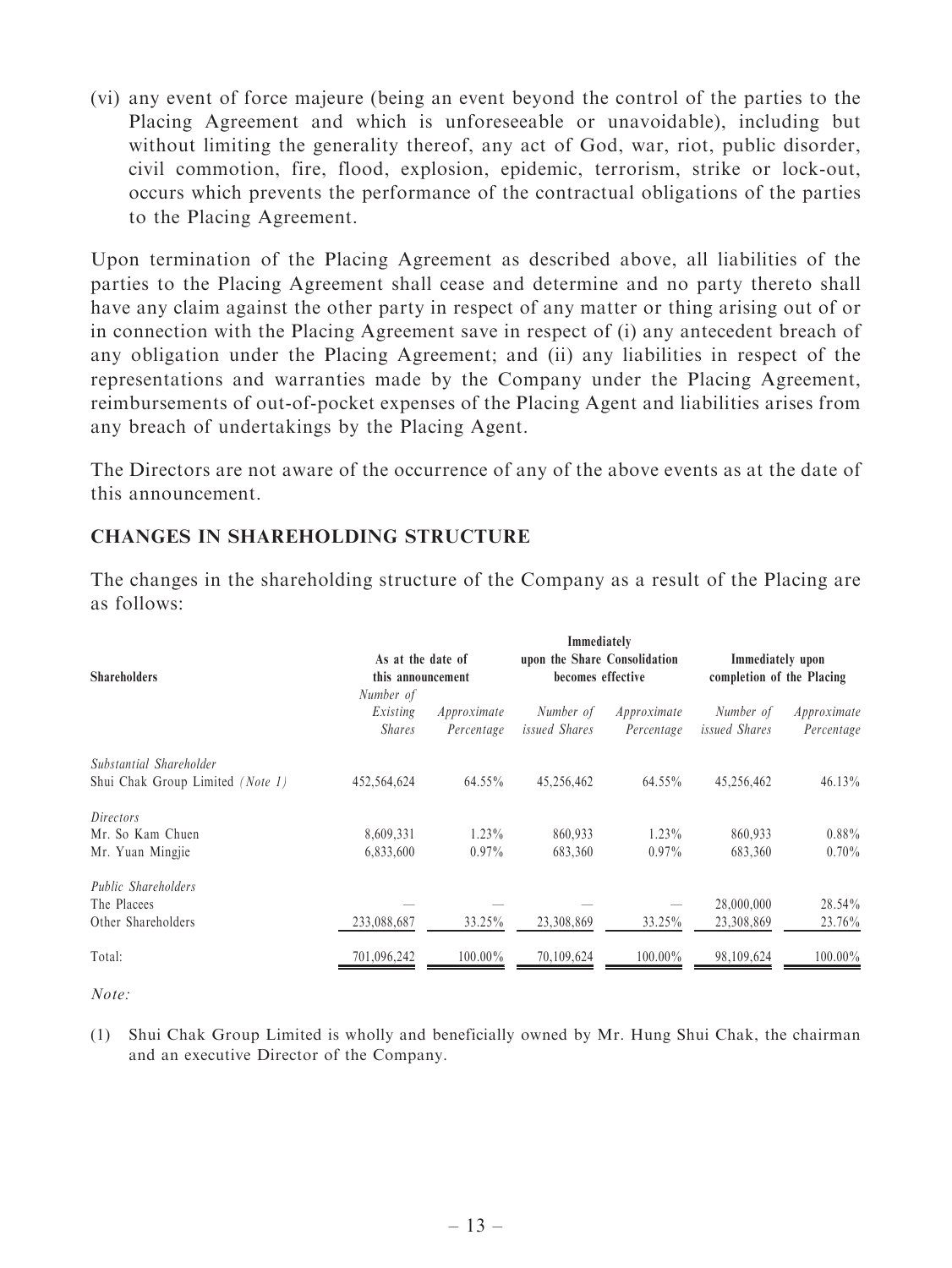#### FUND RAISING ACTIVITIES OF THE COMPANY IN THE PAST TWELVE MONTHS

The Company had not conducted any fund raising activities involving the issue of its equity securities in the 12 months immediately preceding the date of this announcement.

#### REASONS FOR AND BENEFITS OF THE PLACING AND USE OF PROCEEDS

The Company is a company incorporated in the Cayman Islands with limited liability and the Shares of which are listed on the Stock Exchange. The Group is principally engaged in the hotpot restaurant business in the PRC.

As disclosed in the annual report of the Company for the year ended 31 December 2021, the Group's loss attributable to the Shareholders was approximately RMB33.95 million. As at 31 December 2021, the bank balances and cash of the Group amounted to approximately RMB2.20 million while the Group's other payables and accruals amounted to approximately RMB114.60 million and borrowings was approximately RMB4.80 million. The Board considers that the Group's existing cash together with the cash generated from the Group's operation may not be sufficient to meet the need for both repayment of liabilities and general operation. Taking into account of the financial position of the Group, The Board considered it necessary to conduct fund raising activities to strengthen the financial position of the Group, so as to accommodate the operating cash expenses of the Company and to guard against any unexpected increase in costs or able to respond to any unforeseen need in capital.

The gross proceeds from the Placing will be approximately HK\$18.2 million (assuming all the Placing Shares are fully placed). The net proceeds, after deduction of relevant expenses (including but not limited to placing commission, legal expenses and disbursements) of approximately HK\$0.56 million, are estimated to be approximately HK\$17.64 million, representing a net issue price of approximately HK\$0.63 per Placing Share.

The Company intends to apply the net proceeds from the Placing as to approximately HK\$15.00 million or 85.0% for the repayment of the existing indebtedness of the Group from Independent Third Parties and as to approximately HK\$2.64 million or 15.0% as general working capital of the Group, including rental payment of the Group's restaurants located in the PRC, staff costs and the Group's day-to-day operating expenses.

The Directors are of the view that the Placing can strengthen the financial position of the Group and provide funding to the Group to repay the outstanding loans of the Group and finance its working capital needs. The Placing also represents a good opportunity to broaden the Shareholders' base and the capital base of the Company.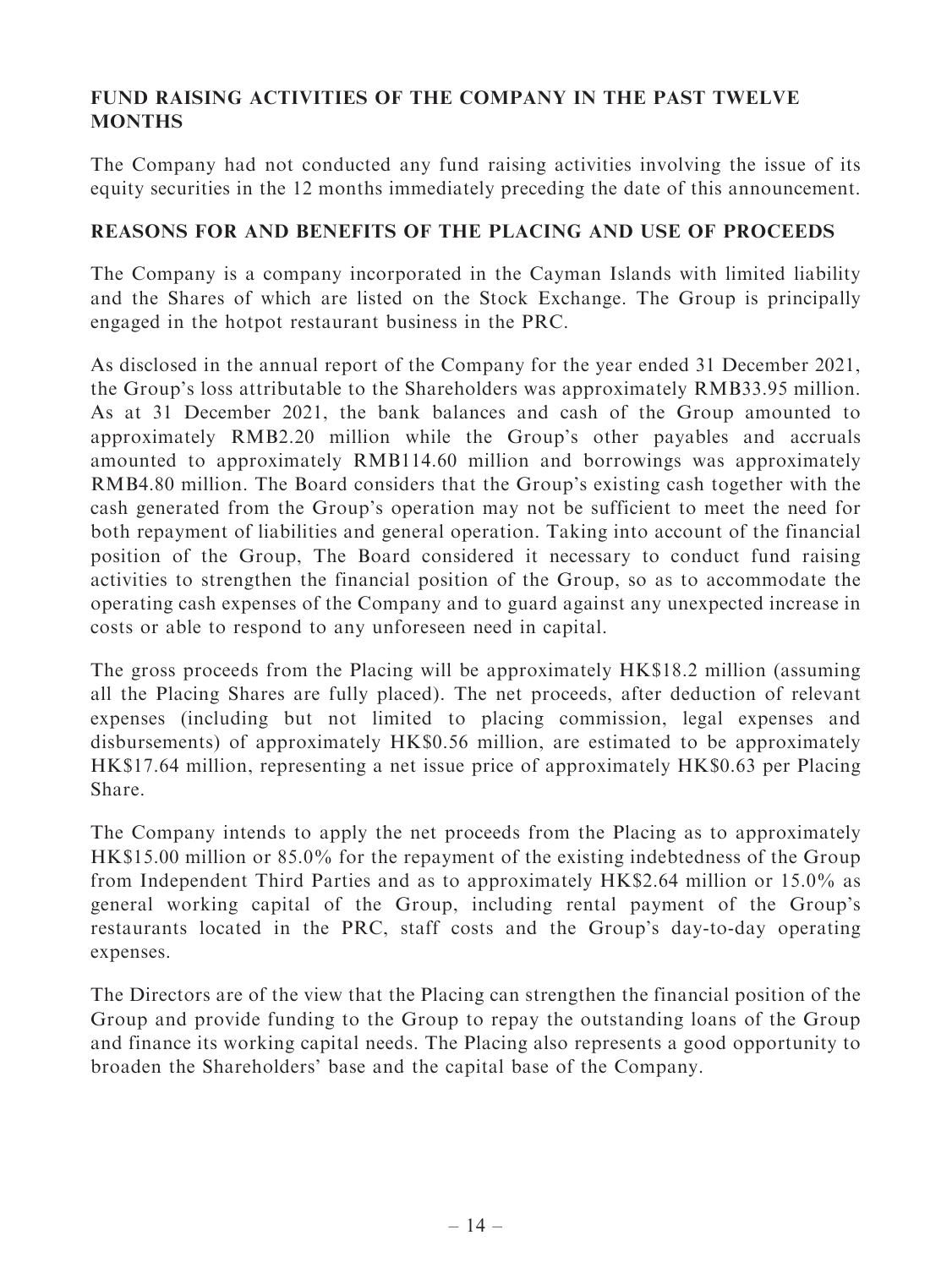The Board has considered other fund-raising methods including debt financing and/or other equity financing options such as rights issue and open offer. However, the Board is of the view that debt financing, such as bank borrowings, will depend on the prevailing market condition, and may be subject to lengthy due diligence and loan application processes with banks. In addition, debt financing will impose additional interest burden on the Group which will, in turn, worsen the Group's financial performance and position. For other alternative equity fund-raising methods such as rights issue and open offer, having considered (i) the relatively higher costs for conducting rights issue or open offer due to additional costs for engagement of various professional parties such as underwriter(s), reporting accountants, financial advisers and/or brokerage agent(s); and (ii) a relatively longer time is usually required for rights issue or open offer which involve more stringent documentary and registration requirements, the Board does not consider rights issue and open offer to be desirable alternatives to the Placing.

The Directors (including the independent non-executive Directors) consider that the terms and conditions of the Placing Agreement are fair and reasonable and are on normal commercial terms and the Placing is in the interest of the Company and the Shareholders as a whole.

#### EXPECTED TIMETABLE

The expected timetable of the proposed Share Consolidation and Change in Board Lot Size is as follows:

| <b>Events</b>                                                                                | Time and date 2022    |
|----------------------------------------------------------------------------------------------|-----------------------|
| Despatch date of circular with notice of the EGM Friday, 10 June                             |                       |
| Latest date and time for lodging transfer documents<br>in order to qualify for attending and |                       |
| Closure of register of members<br>for the entitlement to attend and                          | (both days inclusive) |
| Latest date and time for lodging forms                                                       |                       |
|                                                                                              |                       |
| Date of publication of the announcement                                                      |                       |
| Effective date of the Share Consolidation Thursday, 30 June                                  |                       |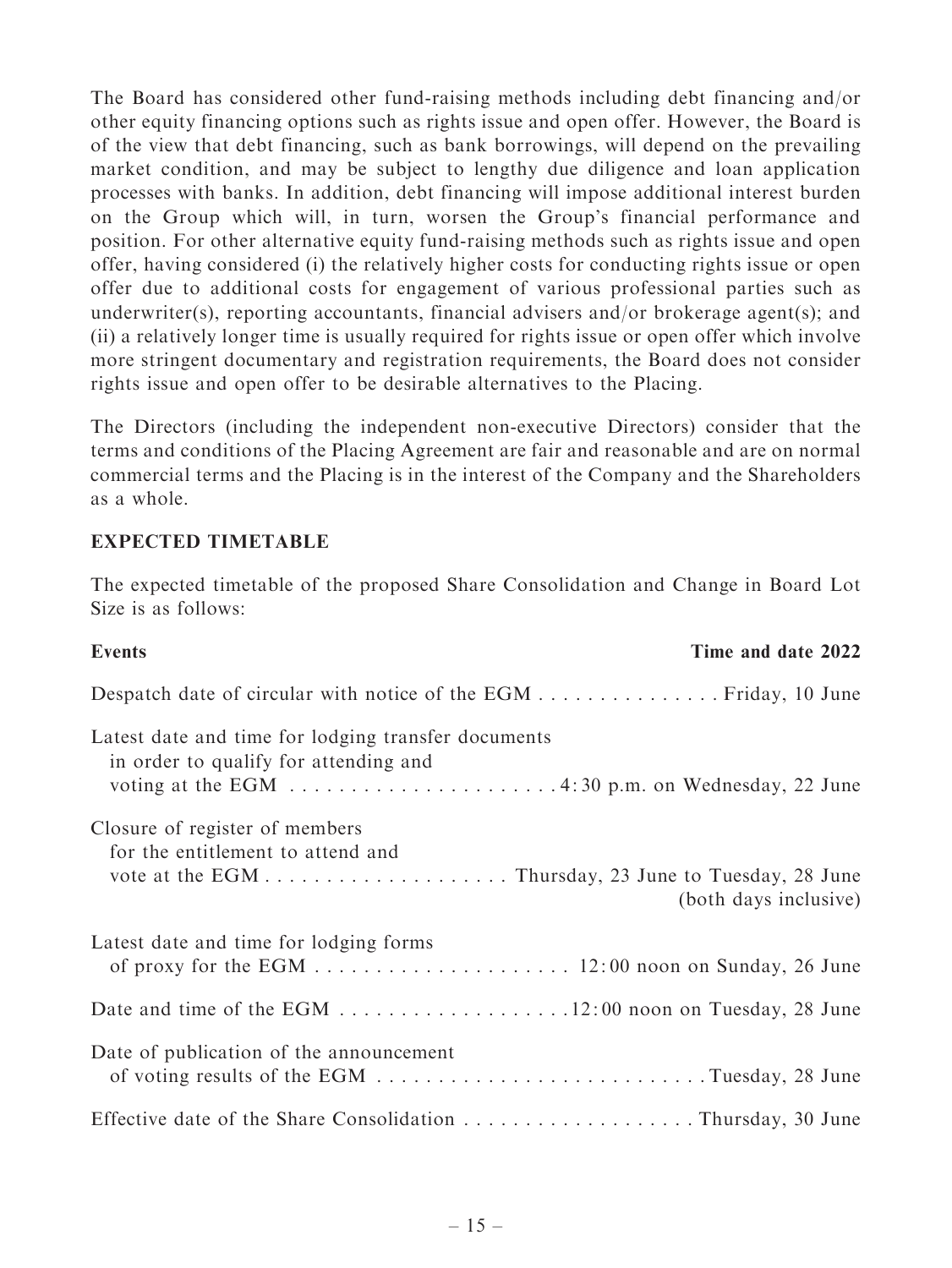| First day for free exchange of existing share<br>certificates for new share certificates<br>for the Consolidated Shares commencesThursday, 30 June                                                                                                       |
|----------------------------------------------------------------------------------------------------------------------------------------------------------------------------------------------------------------------------------------------------------|
| Dealings in Consolidated Shares commence 9:00 a.m. on Thursday, 30 June                                                                                                                                                                                  |
| Original counter for trading in the Existing Shares<br>in board lots of 20,000 Existing Shares<br>(in the form of existing share certificates                                                                                                            |
| Temporary counter for trading in the Consolidated<br>Shares in board lots of 2,000 Consolidated Shares<br>(in the form of existing share certificates                                                                                                    |
| Original counter for trading in the Consolidated Shares<br>in new board lots of 4,000 Consolidated Shares<br>(in the form of new share certificates                                                                                                      |
| Parallel trading in the Consolidated Shares<br>(in form of new share certificates in green colour<br>and existing share certificates in yellow colour)                                                                                                   |
| Designated broker starts to stand in the market<br>to provide matching services for odd lots<br>of the Consolidated Shares9:00 a.m. on Friday, 15 July                                                                                                   |
| Designated broker ceases to stand in the market<br>to provide matching services for odd lots of the                                                                                                                                                      |
| Temporary counter for trading in the Consolidated<br>Shares in board lots of 2,000 Consolidated Shares<br>(in the form of existing share certificates)<br>in yellow colour) closes $\dots \dots \dots \dots \dots \dots$ 4:10 p.m. on Thursday, 4 August |
| Parallel trading in the Consolidated Shares<br>(in form of new share certificates in green colour)<br>and existing share certificates in yellow colour)                                                                                                  |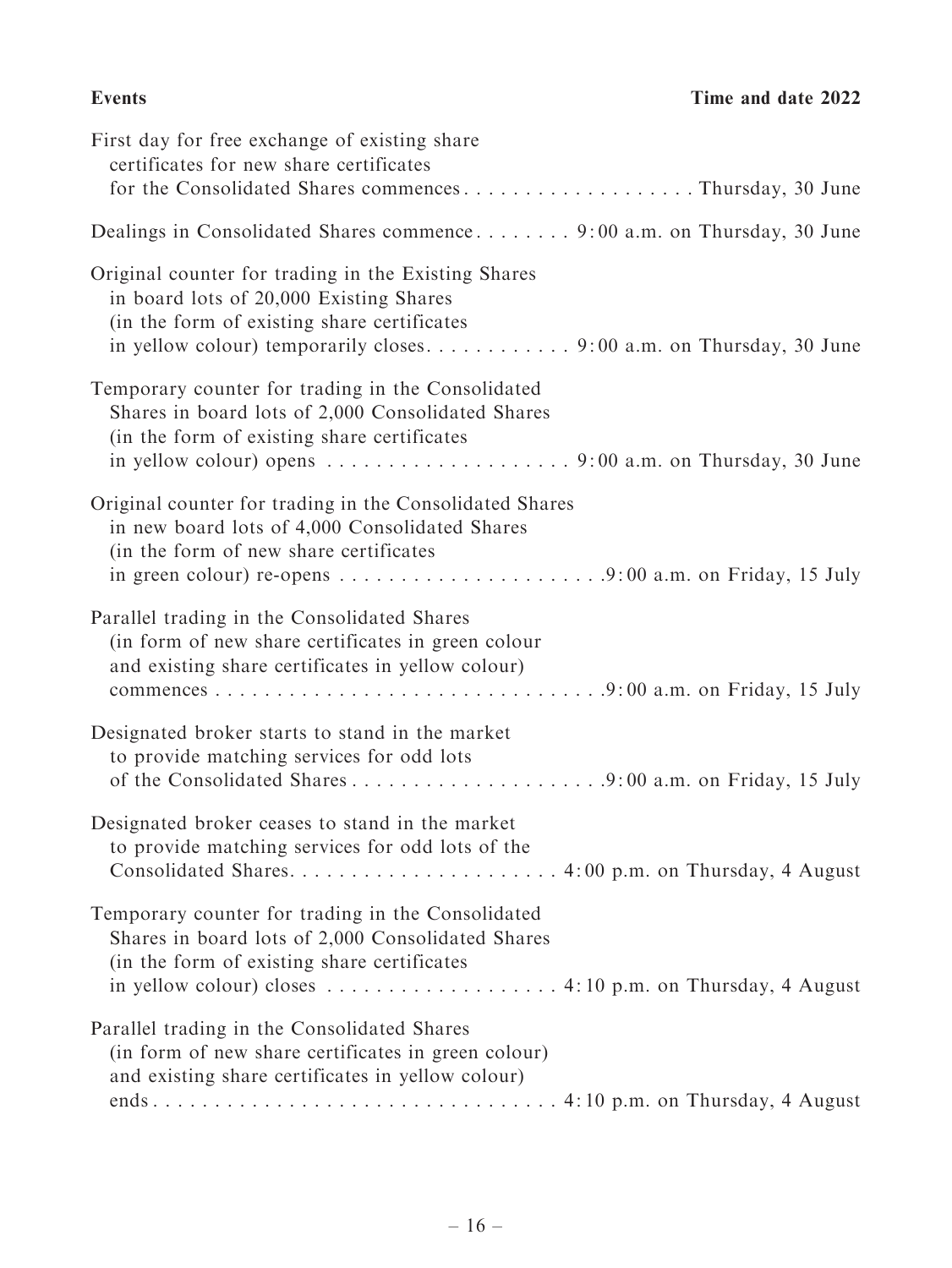Last day for free exchange of existing share certificates for new share certificates for the Consolidated Shares  $\dots \dots$  . . . . . . . . Monday, 8 August

All times and dates specified in the timetable above refer to Hong Kong times and dates.

#### GENERAL

The Placing Shares will be allotted and issued under the Specific Mandate and the Placing will be subject to the Shareholders' approval at the EGM.

A circular containing, among other things, (i) further details of the Share Consolidation; (ii) further details of the Change in Board Lot Size; (iii) further details of the Increase in Authorised Share Capital; (iv) further details of the Placing; and (v) a notice convening the EGM will be despatched to the Shareholders as soon as practicable in accordance with the Listing Rules.

The Share Consolidation and the Placing are conditional upon satisfaction of their respective conditions set out in this announcement. Accordingly, the Share Consolidation, the Change in Board Lot Size and the Placing may or may not proceed. Shareholders and potential investors are advised to exercise caution when dealing in the Shares.

#### **DEFINITIONS**

In this announcement, unless the context otherwise requires, the following expressions shall have the following meanings:

| "associates"                      | has the meaning ascribed thereto in the Listing Rules                                                                                                                                                       |
|-----------------------------------|-------------------------------------------------------------------------------------------------------------------------------------------------------------------------------------------------------------|
| "Board"                           | the board of Directors                                                                                                                                                                                      |
| "Business $Day(s)$ "              | any day (not being a Saturday, Sunday or public holiday) on<br>which licensed banks in Hong Kong are generally open for<br>business throughout their normal business hours                                  |
| "CCASS"                           | the Central Clearing And Settlement System operated by the<br><b>HKSCC</b>                                                                                                                                  |
| "CCASS Operational<br>Procedures" | the Operational Procedures of HKSCC in relation to CCASS,<br>containing the practices, procedures and administrative<br>requirements relating to operations and functions of CCASS,<br>as from time to time |
| "Change in Board"<br>Lot Size"    | the change in board lot size of the Shares for trading on the<br>Stock Exchange from 20,000 Existing Shares to 4,000<br><b>Consolidated Shares</b>                                                          |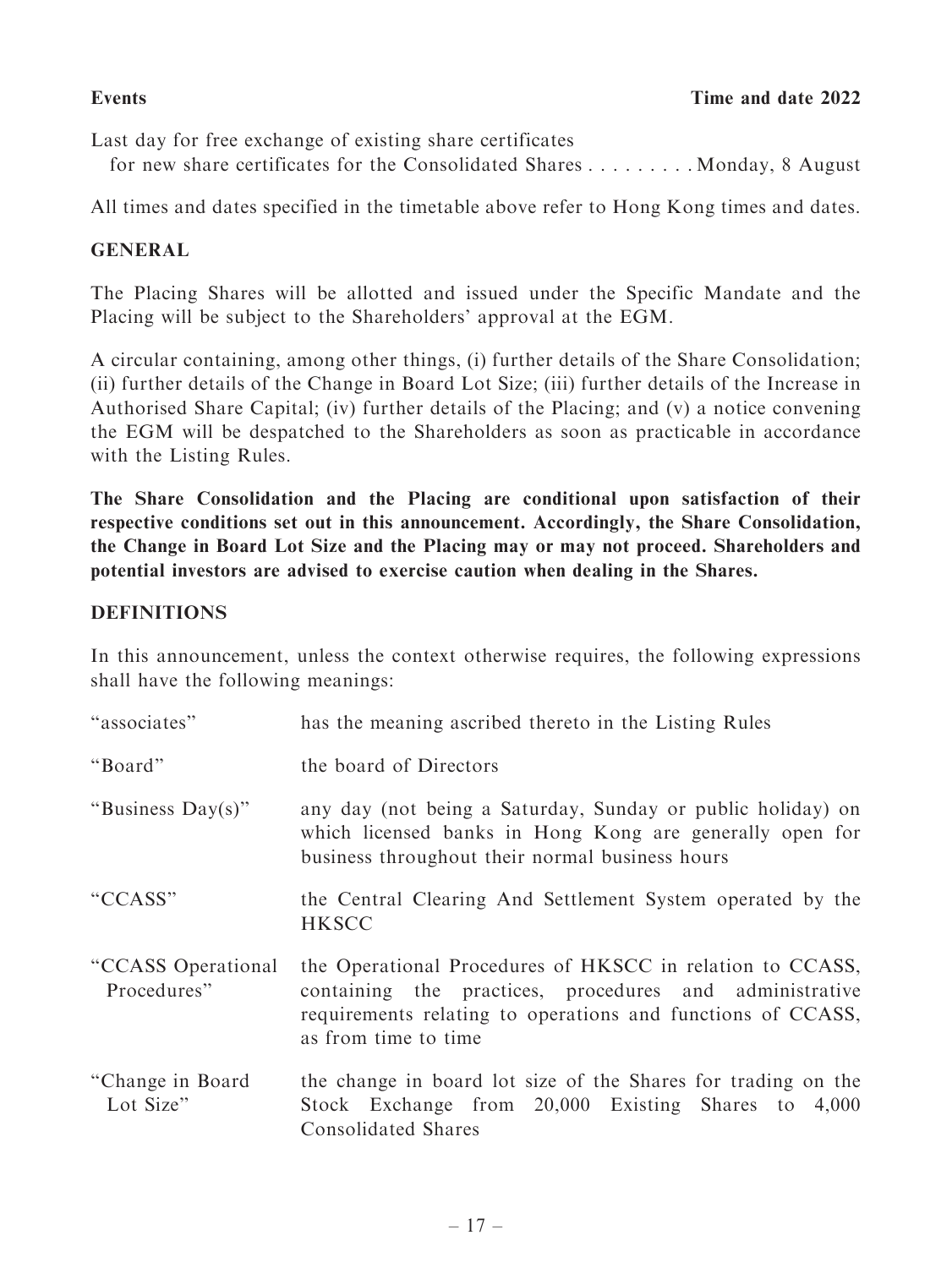| "Company"                                    | Longhui International Holdings Limited, a<br>company<br>incorporated in the Cayman Islands with limited liability, the<br>issued Shares of which are listed on the Main Board of the Stock<br>Exchange (Stock Code: 1007)                               |
|----------------------------------------------|---------------------------------------------------------------------------------------------------------------------------------------------------------------------------------------------------------------------------------------------------------|
| "Completion"                                 | completion of the Placing in accordance with the terms and<br>conditions of the Placing Agreement                                                                                                                                                       |
| "Completion Date"                            | a date falling on the fifth Business Days after the day on which<br>all the conditions set out in the Placing Agreement have been<br>fulfilled (or such later date as may be agreed between the parties<br>to the Placing Agreement in writing)         |
| "connected<br>$person(s)$ "                  | the meaning ascribed thereto in the Listing Rules                                                                                                                                                                                                       |
| "Consolidated<br>Shares"                     | ordinary shares of HK\$0.004 each in the share capital of the<br>Company upon the Share Consolidation becoming effective                                                                                                                                |
| " $Director(s)$ "                            | the director(s) of the Company                                                                                                                                                                                                                          |
| "EGM"                                        | the extraordinary general meeting of the Company to be held<br>and convened to approve, among other things, (i) the Share<br>Consolidation; and (ii) the Placing and the transactions<br>contemplated thereunder                                        |
| "Existing Share(s)"                          | ordinary share(s) of $HK\$0.0004$ each in the share capital of the<br>Company prior to the Share Consolidation becoming effective                                                                                                                       |
| "General Rules of<br>CCASS"                  | the terms and conditions regulating the use of CCASS, as may be<br>amended or modified from time to time and where the context so<br>permits, shall include the CCASS Operational Procedures                                                            |
| "Group"                                      | the Company and its subsidiaries                                                                                                                                                                                                                        |
| "HKSCC"                                      | Hong Kong Securities Clearing Company Limited                                                                                                                                                                                                           |
| "Hong Kong"                                  | Hong Kong Special Administrative Region of the PRC                                                                                                                                                                                                      |
| "Increase in<br>Authorised Share<br>Capital" | the increase in the authorised share capital of the Company from<br>HK\$380,000 (divided into 95,000,000 Consolidated Shares) to<br>HK\$2,000,000 (divided into 500,000,000 Consolidated Shares)<br>by the creation of an additional 405,000,000 Shares |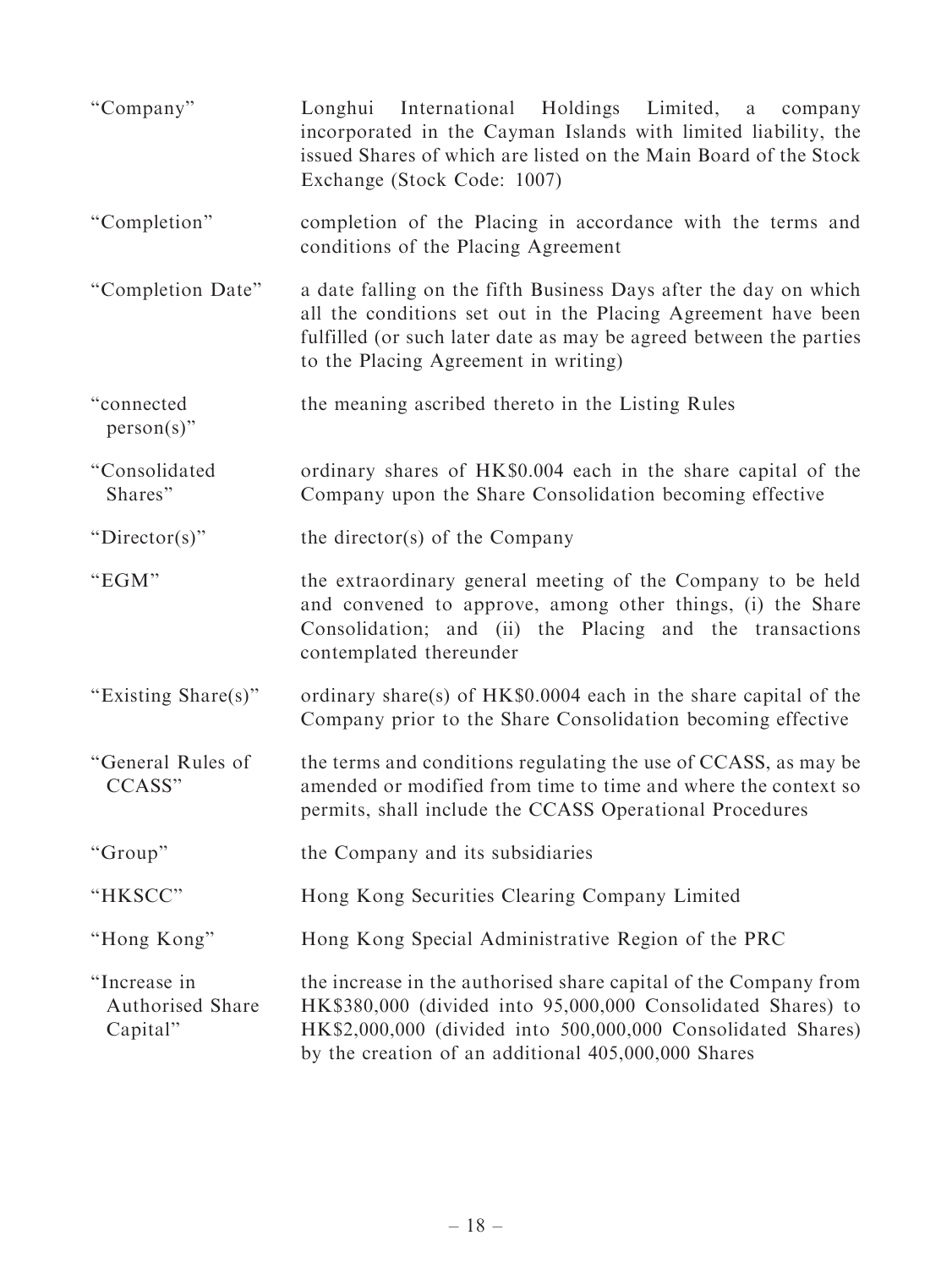- ''Independent Third Party(ies)'' third party(ies) independent of, not connected or acting in concert (as defined in The Codes on Takeovers and Mergers and Share Buy-backs) with any directors, chief executive or substantial shareholder(s) of the Company or its subsidiaries and any of their respective associates
- ''Listing Rules'' The Rules Governing the Listing of Securities on the Stock Exchange
- "Placee(s)" any individual(s), corporate, institutional investor(s) or other investor(s) procured by the Placing Agent to subscribe for any of the Placing Shares
- "Placing" the placing of up to 28,000,000 Placing Shares on a best effort basis on and subject to the terms and conditions set out in the Placing Agreement
- ''Placing Agent'' DL Securities (HK) Limited, a licensed corporation to carry out Type 1 (dealing in securities), Type 4 (advising on securities) and Type 6 (advising on corporate finance) regulated activities under the Securities and Futures Ordinance (Chapter 571 of the laws of Hong Kong) in Hong Kong
- ''Placing Agreement'' the conditional placing agreement dated 20 May 2022 and entered into between the Company and the Placing Agent in relation to the Placing
- "Placing Price" HK\$0.65 per Placing Share
- ''Placing Share(s)'' a total of up to 28,000,000 new Consolidated Shares to be placed pursuant to the Placing Agreement
- "RMB" Renminbi, the lawful currency of the PRC
- "PRC" the People's Republic of China, which for the purpose of this announcement, excludes Hong Kong, the Macau Special Administrative Region of the PRC and Taiwan
- "Share(s)" the Existing Share(s) and/or the Consolidated Share(s), as the case may be
- ''Share Consolidation'' the proposed consolidation of every ten (10) issued and unissued Existing Shares into one (1) Consolidated Share
- ''Shareholder(s)'' holder(s) of the issued Share(s)